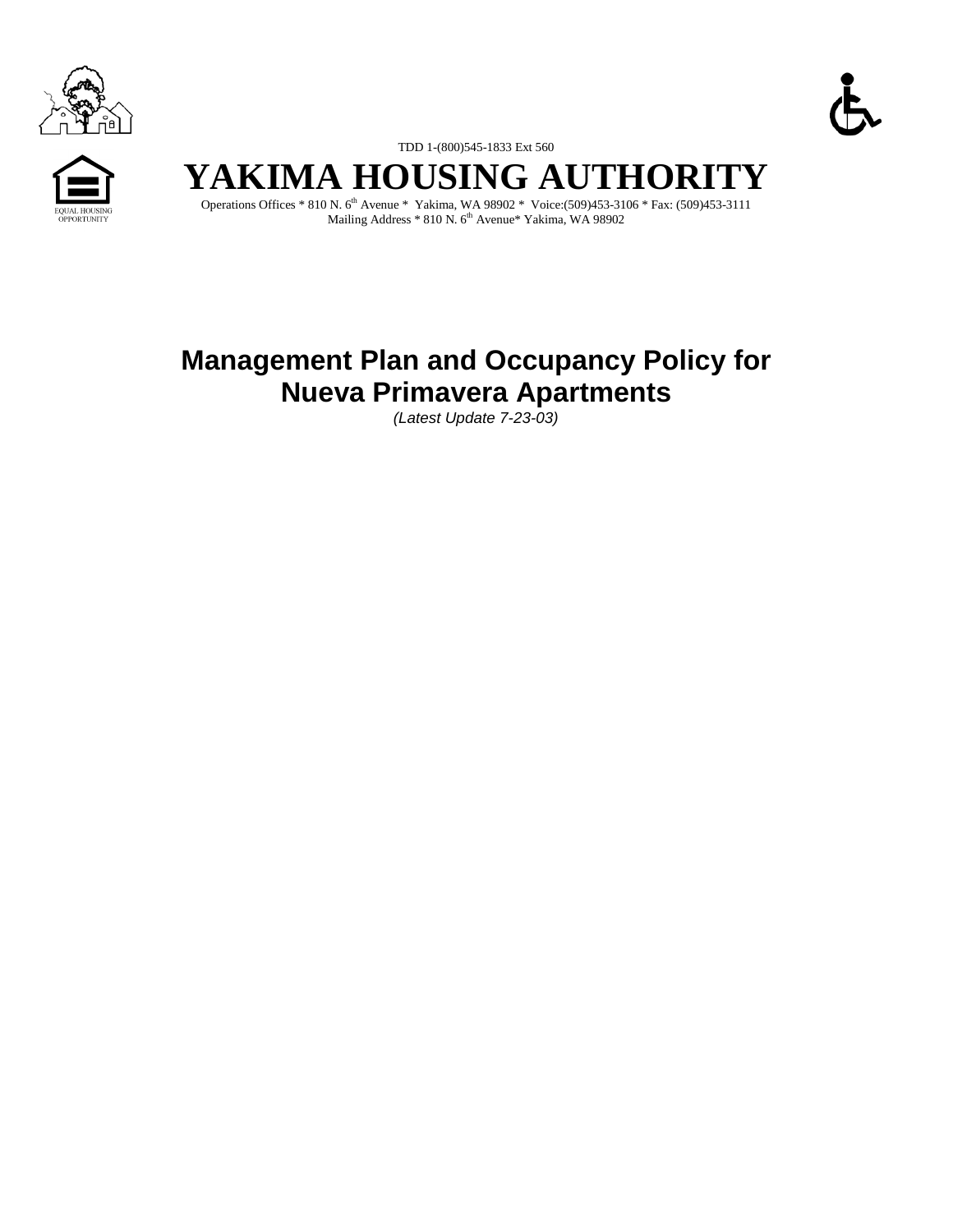# **OVERALL POLICY STATEMENT**

The Yakima Housing Authority (YHA) shall manage the Apartments known as Nueva Primavera in full conformance with all applicable state, federal and local laws. Special efforts will be made to meet the reasonable needs of low-income tenants and population groups experiencing financial hardship or discrimination in the rental housing market.

#### **Section 0.0 AUTHORITY**

This authority is subject to HUD regulations and Washington State Landlord/Tenant Law.

# **0.1 Board of Commissioners of the Yakima Housing Authority (YHA)**

The YHA Board of Commissioners shall have authority to:

0.1(a) Authorize expenditures from the Residual Receipts account.

0.1(b) Authorize transfers from the Replacement Reserve account.

0.1(c) Approve annual operating budgets and amendments to operating budgets based on fiscal performance during the budget year.

0.1(d) Approve any exception to these policies.

0.1(e) Sign for capital and operating expenditures in any amount.

# **0.2 Yakima Housing Authority Executive Director (ED)**

The YHA Executive Director shall have authority to:

0.2(a) Approve the hiring and discharge of Nueva Primavera staff responsible for the management of the Nueva Primavera Apartments.

- 0.2(b) Maintain responsibility for the overall operations of the development.
- 0.2(c) Sign for capital and operating expenditures in any amount.

0.2(d) Be responsible for the procurement procedures necessary for purchases and contracts.

# **0.3 Housing Manager (HM)**

Unless specifically excepted by the Executive Director, the HM of YHA shall have authority to:

0.3(a) Supervise and assist the staff in the implementation of lease-up procedures and daily management of the Nueva Primavera Apartments.

0.3(b) Sign for capital and operating expenditures of not more than \$1499.00.

- 0.3(c) Authorize any involuntary termination of tenancy.
- 0.3(d) Sign Residential Lease Agreements and Amendments.
- 0.3(e) Prepare monthly reports.

# **0.4 Assistant Housing Manager (AHM)**

0.4(a) Assists the HM with duties as assigned and will act as HM in HM's absence.

#### **0.5 Housing Facilitator (HF)**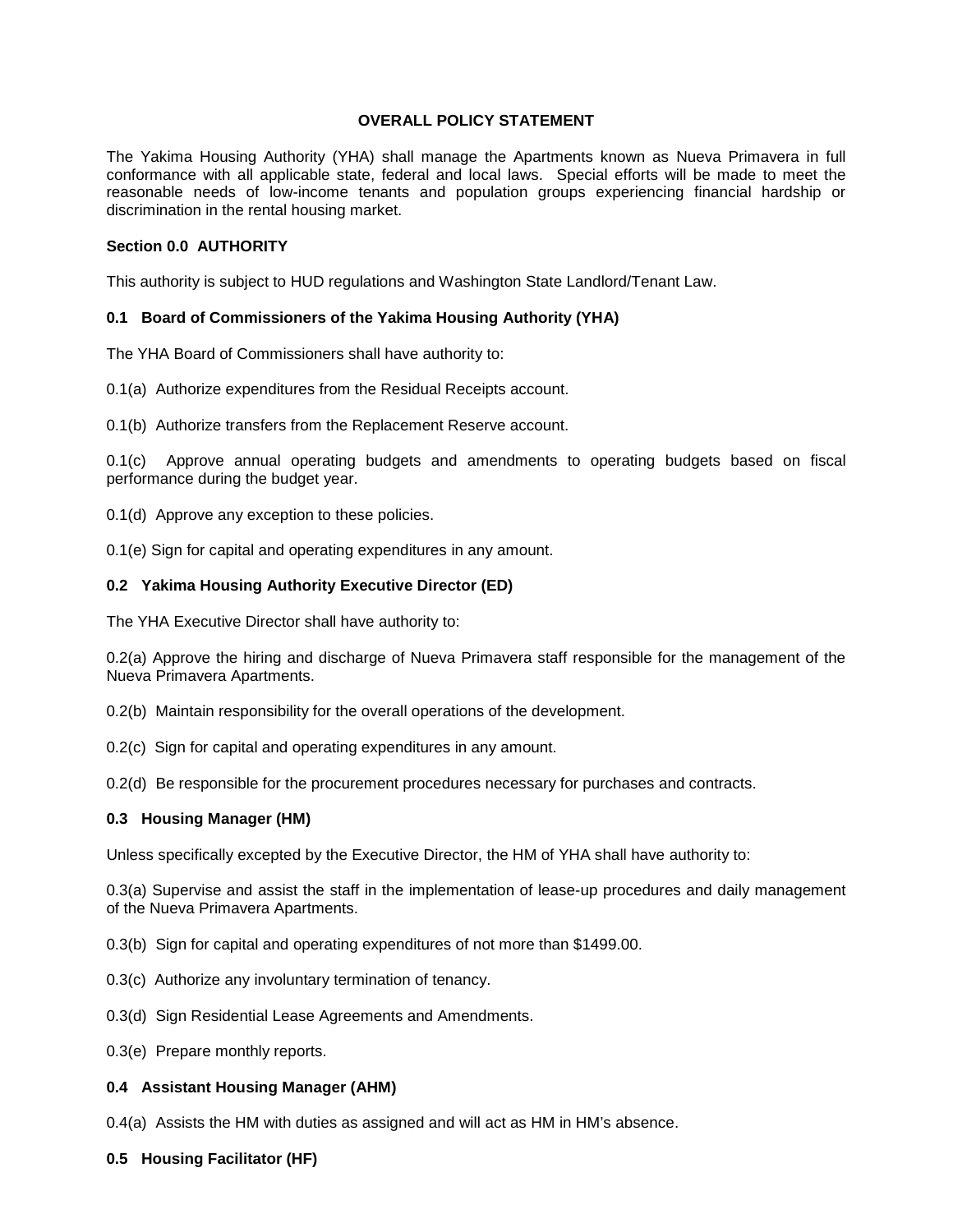0.5(a) Assist with outreach, marketing and rental issues.

0.5(b) Process all rental applications and perform lease-up for all vacant units.

0.5(c) Perform annual and special inspections.

0.5(d) Perform as a general liaison to the tenants of Nueva Primavera.

0.5(e) Deal with the day to day management routine of Nueva Primavera, including delivering notices, answering tenant's questions, and working with the YHA accountants to monitor accounts receivables.

0.5(f) Deal directly with maintenance to perform inspections and process routine and move-out charges.

# **0.6 Receptionist**

0.6(a) Assists the HM and HF with application intake, the processing of applicant and tenant calls, and directing calls to the appropriate parties.

0.6(b) Will place work orders for the maintenance department.

# 0.7 **Accounting Staff**

0.7(a) Responsible for bookkeeping, fiscal reporting, investments, procurement, disbursements, physical inventory and general financial operations for Nueva Primavera.

# **0.8 Maintenance Staff**

0.8(a) Responsible for the overall YHA preventative and on-going maintenance program.

- 0.8(b) Will assist the HF with special, annual, move-in and move-out inspections.
- 0.8(c) Will process and perform duties of all work orders.
- 0.8(d) Contract for services to address any emergency that may arise.
- 0.8(e) Maintenance Supervisor shall act as the Contracting Officer for procurement.

# **0.9 Resident Manager/Caretaker (RM)**

(If applicable) See Appendix #1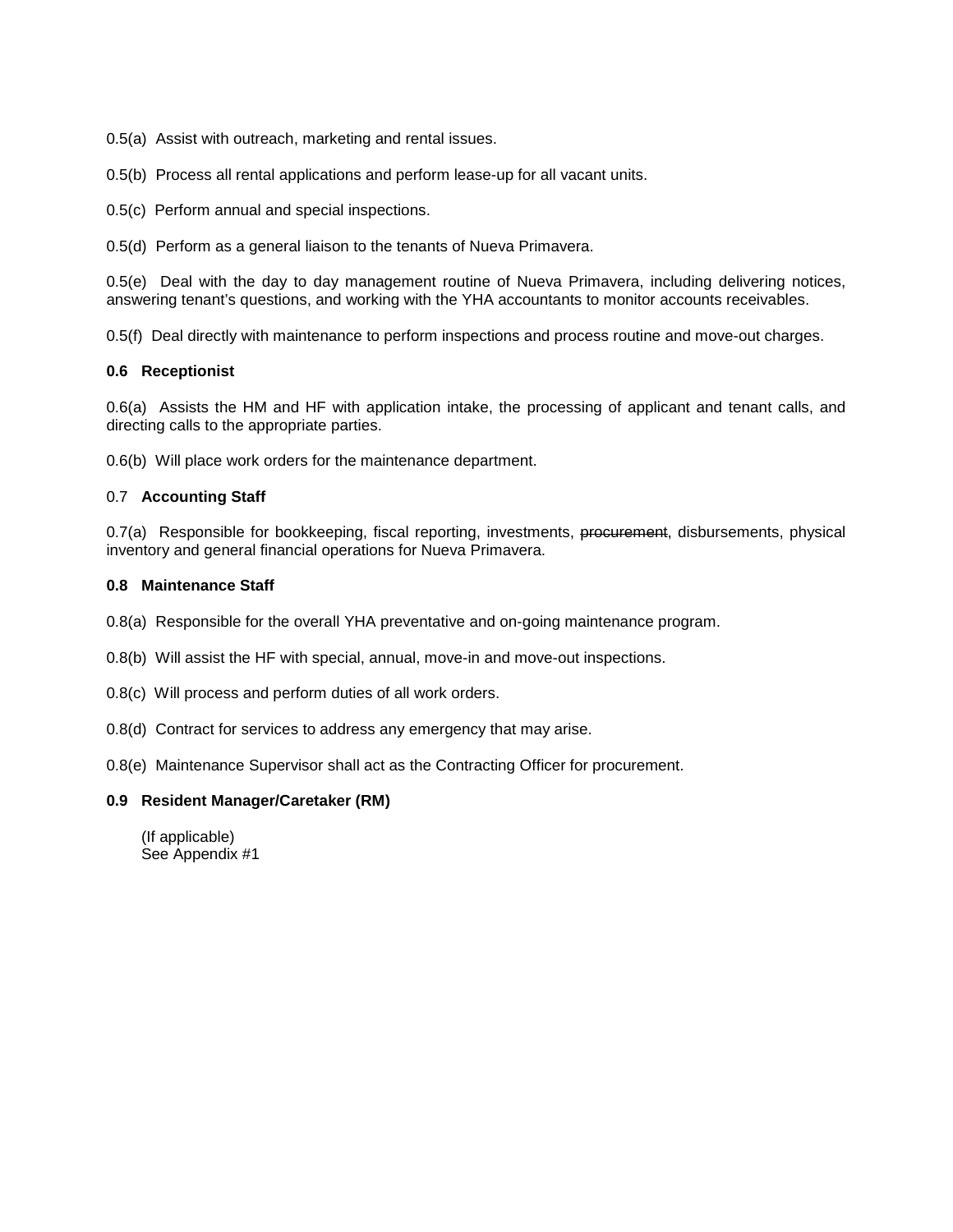# **SECTION 1.0 FINANCIAL POLICIES**

# **1.1 RENTS**

1.1(a) **Due.** All rents shall be due and payable on or before the first day of each month.

1.1(b) Late Rents. Rent Payments received after the 5<sup>th</sup> day of the month in which they are due are subject to a late payment fee. The fee shall be \$25.00. If the 5<sup>th</sup> day of the month falls on a weekend or holiday, one more day is allowed for payments to be made, before being counted as delinquent. It is up to the Housing Manager to waive any late fees for special circumstances.

1.1(c) **Non-payment of Rent.** Non-payment of rent shall be defined as failure to pay rent when it is due. In the event of non-payment the HF shall make every reasonable attempt to contact the tenant and arrange for special payment to be made within that same month. The HM will however, still authorize the HF to issue a Notice to Pay Rent or Vacate (legal notice) to protect the interest of the Yakima Housing Authority.

1.1(d) **Rent Collection.** Payment in cash is not allowed. No rent collection or exchange of money shall take place between the tenant and the HF. The tenants will receive a rent statement around the 20<sup>th</sup> of the month prior to the rent due. In that statement YHA will provide the tenant with an envelope which is addressed to a U.S. Bank Lock Box account. The tenants will mail their payment in that envelope so that a representative of U.S. Bank may directly apply their payment to the appropriate bank account of YHA. If necessary there is also a locked drop box located at the YHA office at 810 N. 6<sup>th</sup> Avenue, Yakima, WA 98902 for the tenant to place their payment. If payment is made at the office drop box, a \$10.00 handling fee will be charged and the YHA accounting department will deposit those funds within 24 hours of receipt.

1.1(e) **NSF Checks.** All NSF checks shall be subject to a \$25.00 processing fee, payable immediately. Receipt of more than three (3) NSF checks shall result in an amendment to the Residential Lease Agreement requiring payment of rent by Money Order or Cashier's Check only.

1.1(f) **Pro Rations.** Tenants taking occupancy on a date other than the first of the month shall pay a prorated amount based on the date of move-in prior to taking occupancy. Their second month's rent shall be paid in full on the first of the month.

# **1.2 SECURITY DEPOSITS**

1.2(a) **Deposit Required.** All tenants shall pay a Security Deposit prior to taking occupancy of an apartment. The HF may approve receipt of half of that deposit upon move-in, allowing the tenant to pay the balance within the next sixty (60) calendar days.

1.2(b) **Pets.** There are no pets allowed at Nueva Primavera.

1.2(c) **Trust Account**. YHA shall deposit all Security Deposits, with U.S. Bank, in a segregated interest-bearing account and maintain proper records showing Security Deposits as contingent liabilities. All interest earned on Security Deposits shall accrue solely for the benefit of the owner.

1.2(d) **Refunds.** Within fourteen (14) days following vacation of a rental unit, or the day in which YHA learns of abandonment, the tenant will receive notice explaining whether or not they are entitled to either (1) a full refund of Security Deposit, or (2) a partial refund of Security Deposit. The notice will include a full accounting of costs incurred in correcting other than normal wear and tear.

# **1.3 DISBURSEMENTS**

1.3(a) YHA shall be responsible for all disbursements in accordance with these policies.

# **1.4 RESERVES**

1.4(a) **Replacement Reserve.** The YHA shall contribute at least annually to a Replacement Reserve in the amount necessary to provide for the replacement and/or upgrading of major systems and equipment at or before obsolescence. Replacement reserve funds shall be used only for this purpose.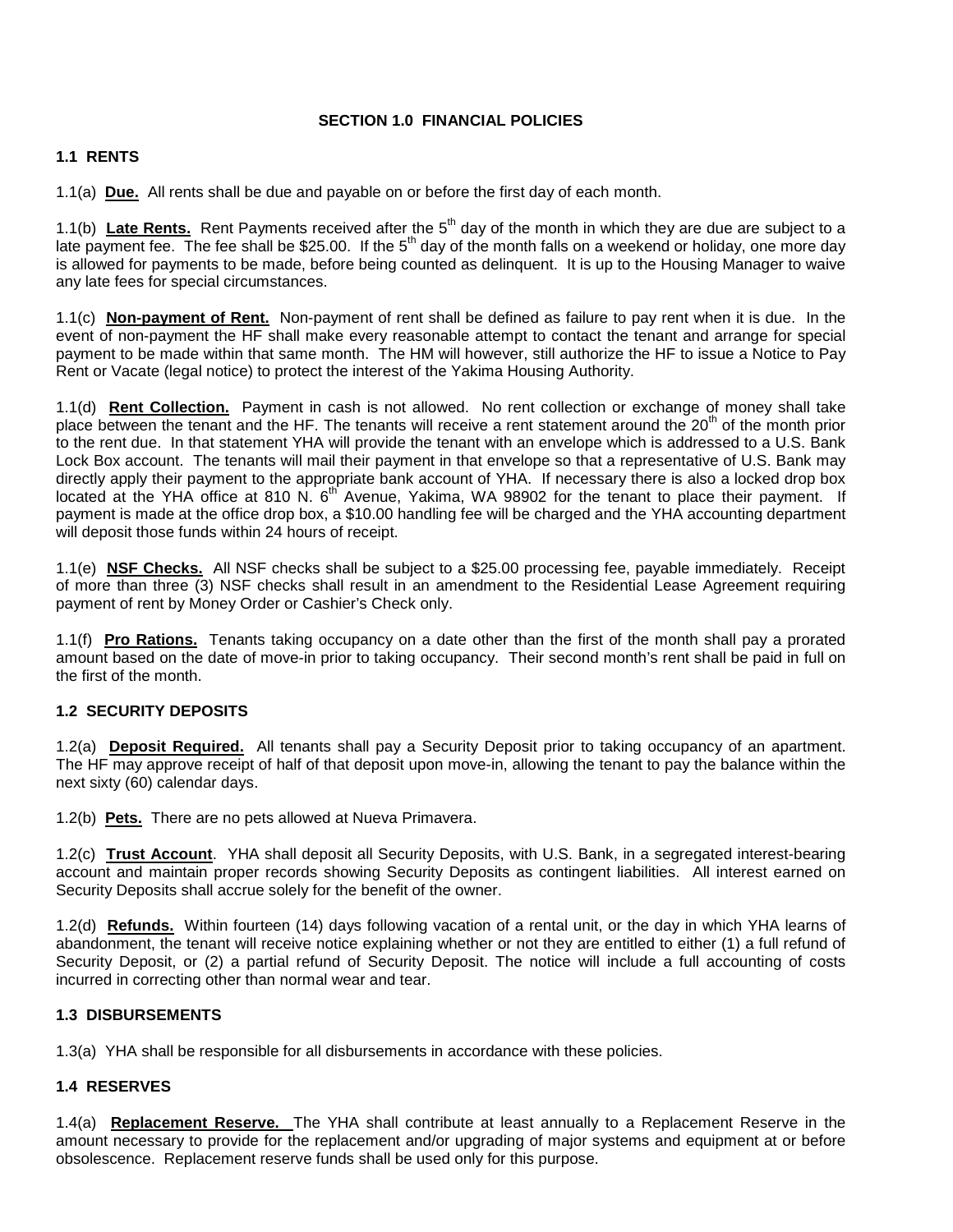# **1.5 BUDGETS**

1.5(a) Annual Budget. Before the beginning of each Fiscal Year, the ED shall prepare budget reports consisting of the following materials:

- **•** Year-to-date expenses by line item.
- Estimated increases in costs by line item.
- **Projected new budget, including income and expenses for following Fiscal Year.**

1.5(b) **Budget Approval.** The Annual Operating Budget for the Nueva Primavera Apartments shall be reviewed and approved by the YHA Board of Commissioners. Any changes required and increases in rent, management fees, or level of reserves shall be approved by the Board of Commissioners.

# **1.6 FINANCIAL REPORTS**

1.6(a) **Periodic and YTD Reports.** The YHA accounting department shall prepare a YTD income and expense report for the Nueva Primavera Apartments at least monthly. Those reports can be reviewed by the Board of Commissioners at any time and/or can be requested for monthly Board Meetings.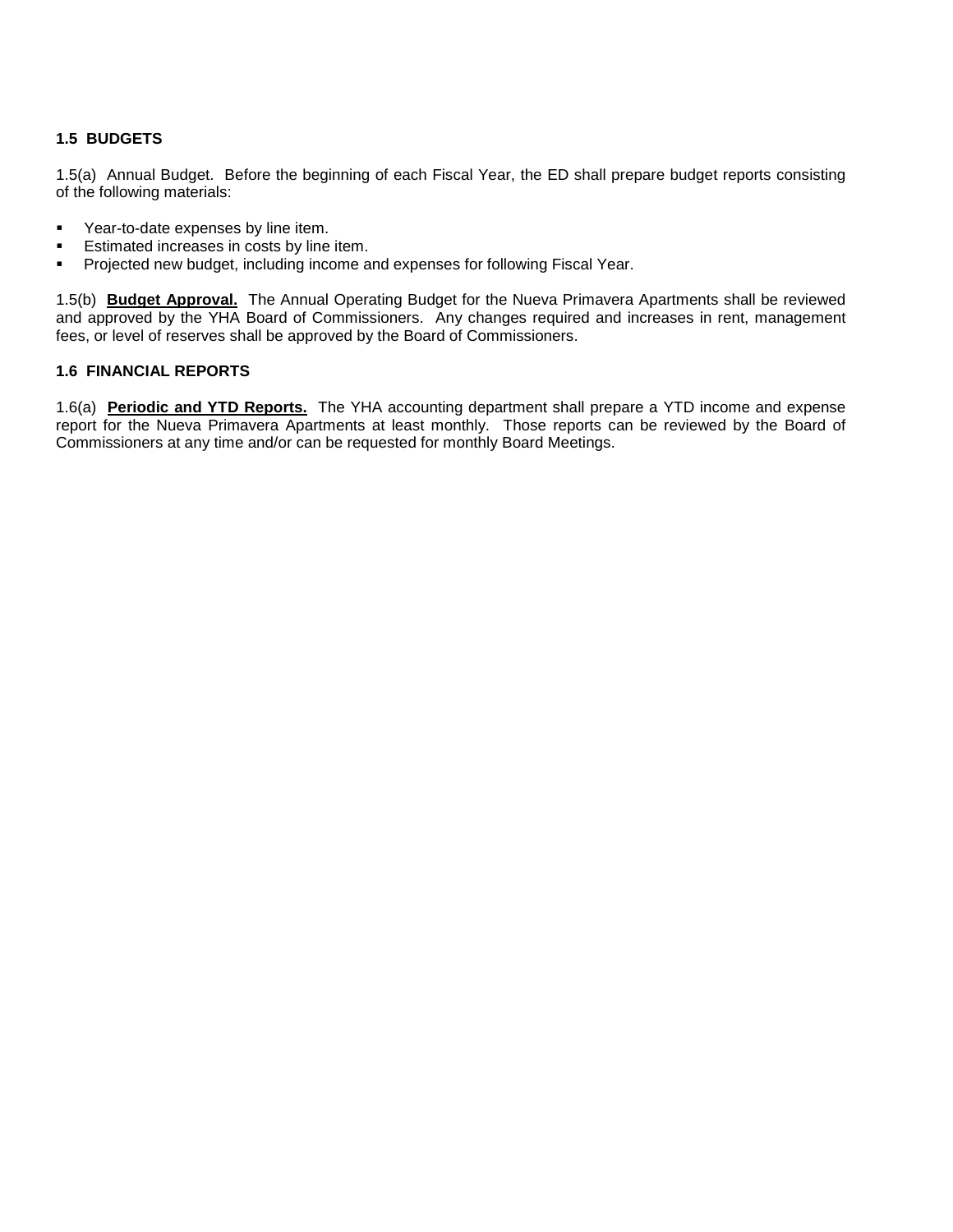# **SECTION 2.0 RESIDENTIAL LEASE AGREEMENT**

# **2.1 FORM**

2.1(a) **Legal Form.** All tenants shall receive the same standard Residential Lease Agreement, together with the Rules and Regulations of the specific property for their signature.

2.1(b) **Authority.** The HM shall sign all Residential Lease Agreements on behalf of YHA.

2.1(c) **Lease Agreement Copies.** YHA shall issue copies of the signed Residential Lease Agreement to the tenant. The original is to be kept on file in the Tenant Files at the Yakima Housing Authority office.

2.1(d) **Tenant Files.** The HF shall be responsible for maintaining up to date and orderly files on each tenant of the building. Each tenant file shall consist of the following materials:

- $\checkmark$  Tenant Housing Application
- $\checkmark$  Tenant Verification of Income
- $\checkmark$  Apartment Inspection Report
- $\checkmark$  Smoke Alarm Inspection Report
- $\checkmark$  Residential Lease Agreement
- $\checkmark$  Addenda to Residential Lease Agreement
- $\checkmark$  Copies of Maintenance Records
- $\checkmark$  Copies of Correspondence
- $\checkmark$  Incident Reports, as applicable

All tenant files shall be confidential. Any tenant may inspect his/her file during business hours at the Yakima Housing Authority office.

2.1(e) **Addenda and Attachments.** Any change to an existing Residential Lease Agreement must be made in writing as an Addendum to the existing agreement. Any change to an existing Agreement initiated by YHA shall require at least thirty days notice but not the written consent of the tenant.

# **2.2 ESTABLISHING TENANCY**

2.2(a) **Documentation.** Before any new tenant begins occupancy of the apartment, the following documents will have been provided and/or completed:

- $\checkmark$  YHA Application
- $\checkmark$  Release of Information<br> $\checkmark$  Income and Assets Ver
- Income and Assets Verification
- $\checkmark$  Handicapped/Disability Verification (if applicable)
- $\checkmark$  Signed Copies: Residential Lease Agreement and Rules and Regulations (See Appendix #2)
- $\checkmark$  Unit Inspection Sheet (See Appendix #3)
- $\checkmark$  Credit Check
- $\checkmark$  Criminal Background Check
- $\checkmark$  Landlord Reference Verifications
- $\checkmark$  Home visit form (if applicable)

2.2(b) **Home visits.** YHA will conduct a home visit for all applicants interested in renting at Nueva Primavera. A uniform "home visit report" will be used for all applicants to help determine suitability for tenancy. YHA does reserve the right to skip the home visit if the applicant's current unit is too far away or if the applicant is staying with or living with family members while looking for a permanent residence.

Applicants will not be accepted if poor housekeeping habits have caused damage and destruction to the current unit or have the potential to cause future problems with infestation or health hazards. YHA will take into consideration, however, whether or not damage was done prior to the applicant's move-in or if damage is due to a neglectful landlord. YHA will also take into consideration any applicant that may request a reasonable accommodation that will permit him/her to successfully live and care for his/ her unit here at Nueva Primavera.

2.2(c) **Process**. YHA will obtain and verify information with respect to each applicant as allowed by local, state, and federal laws. Sources of information may include, but are not limited to, the applicant (by means of interviews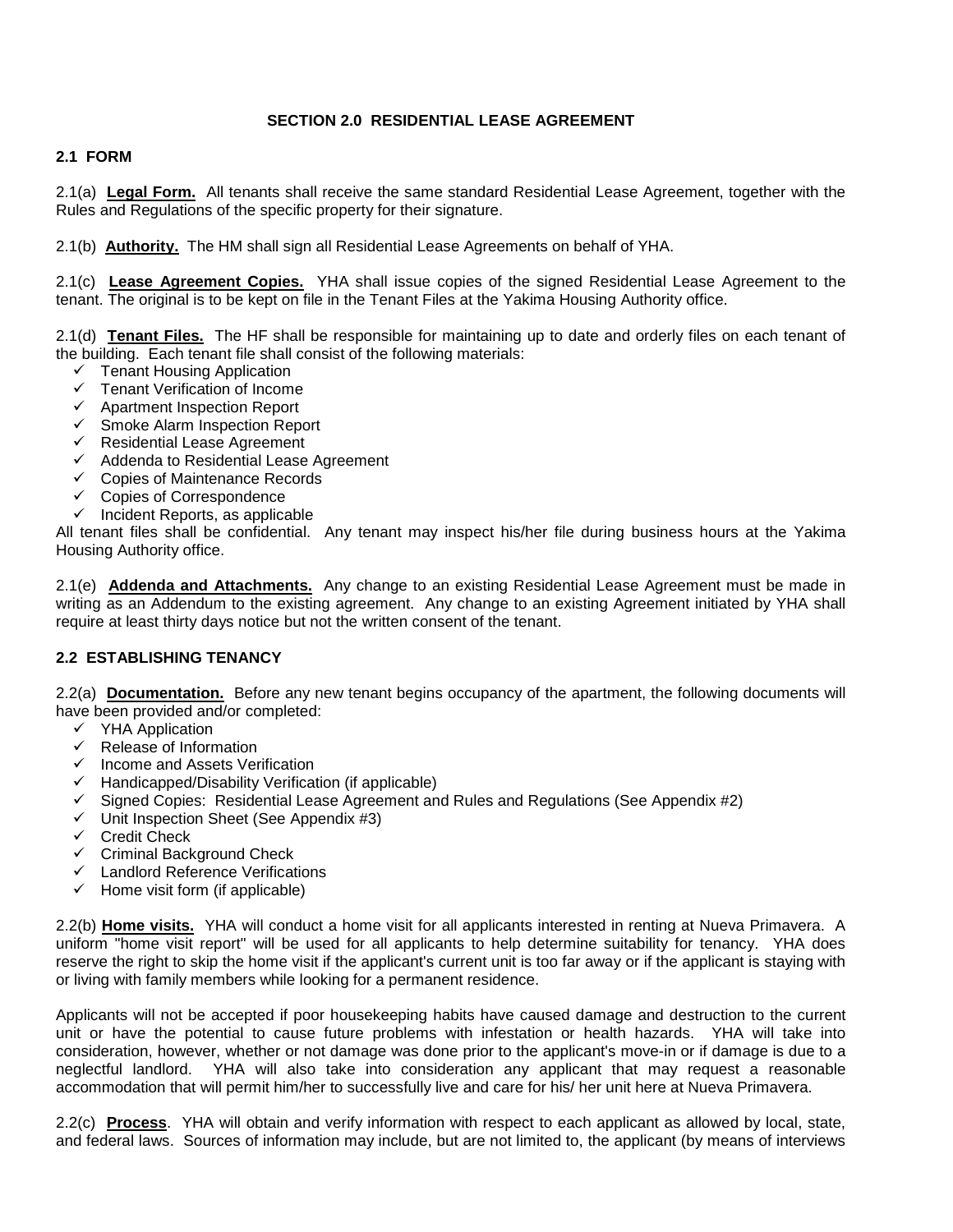or home visits), landlords, employers, credit bureaus, social workers, parole officers, court records, drug treatment centers, clinics physicians, or police departments where warranted by the particular circumstances.

Relevant information respecting habits or practices to be considered may include, but shall not be limited to:

- (i) An applicant's past performance in meeting financial obligations, especially rent.<br>(ii) A record of disturbance of neighbors, destruction of property, or living or house
- A record of disturbance of neighbors, destruction of property, or living or housekeeping habits at prior residences which may adversely affect the health, safety, or welfare of other tenants.
- (iii) A history of criminal activity involving crimes of physical violence to persons or property and other criminal acts which would adversely affect the health, safety or welfare of other tenants.
- (iv) Any history whatsoever involving drugs, including the use, manufacture or sale of any illegal substance

# **2.3 TERMINATION OF AGREEMENTS**

2.3(a) **Voluntary Termination.** Any tenant who intends to vacate his/her YHA unit must provide written notice to the HF at least twenty days in advance of vacating the unit. The HF will expect to receive the keys from the tenant on the day in which the unit is to be vacated. If the tenant wishes to be present during the move-out inspection they need to let the HF know of their wishes previous to the day of vacancy. If tenant vacates, after proper notice, rent will be prorated for the month vacated. Tenants who vacate without 20-day notice will be charged for 20 days rent.

2.3(b) **Involuntary Termination.** YHA shall have just cause, as defined by the local, state and federal laws, prior to initiating any termination of a Residential Lease Agreement.

2.3(c) **Authority.** Only the HM or ED may authorize the involuntary termination of any Residential Lease Agreement and then only if appropriate documentation exists demonstrating just cause to pursue termination and internal efforts to avoid the action.

2.3(d) **Process.** Effort shall be made to avoid involuntary termination. Except in the case of illegal or life threatening situations, no effort to terminate a Residential Lease Agreement shall be authorized without a genuine and documented effort by YHA to communicate with the tenant in question. The goal of such communication shall be to solve the problem leading toward termination. Such efforts may include any or all of the following actions.

- (i) A personal attempt to contact the tenant in order for the tenant to rectify the situation.
- (ii) A notice of infraction, making the tenant aware of what needs to be rectified
- (iii) A hand delivered "comply or vacate", with copy mailed, explaining the impending termination.
- (iv) A personal visit to the tenant in question by the Resident Manager.
- (v) A personal appointment made with the HF and HM.

2.3(e) **Legal Considerations.** YHA shall approve standard form legal documents, as prepared by competent legal counsel for use in any termination process. After termination has been initiated, all communication with the tenant shall be through the HM and in writing. Copies of all communication shall be kept on file with YHA.

2.3(f) **Accountability for Property Following Death.** As soon as possible following confirmation of death of a single-occupant tenant, relatives (or other party the deceased may have designated) shall be requested to arrange removal of the deceased's personal property. In the event a search of the premises is involved by other than authorized relatives (usually this would be by the Coroner, Medical Examiner's Office, or Police Department), the HF shall be present at all times during the search to insure accountability for the deceased's property.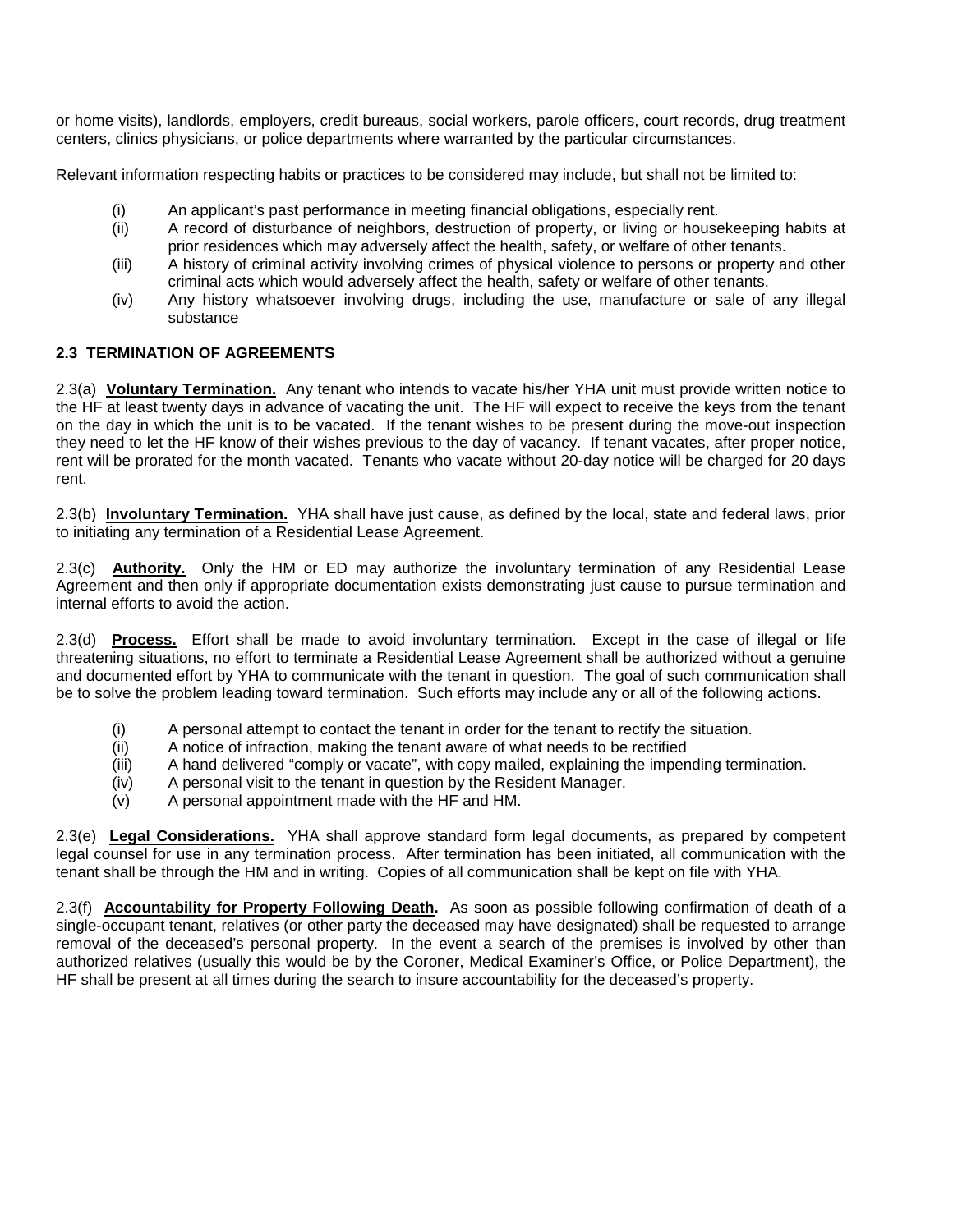#### **SECTION 3.0 MARKETING AND APPLICANT APPROVAL**

**GOAL STATEMENT:** The Program shall make every effort to minimize income losses due to vacancies and shall rent any vacant apartment to a qualified tenant for occupancy on the soonest possible date following vacation by a departing tenant.

# **3.1 MARKETING**

3.1(a) **Affirmative Marketing.** YHA shall affirmatively market units available for rent. The Affirmative Marketing Housing list will be periodically updated. (See form HUD-935.2 in Appendix #4)

3.1(b) **Advertising.** All ads shall indicate that YHA provides housing subject to the Federal Fair Housing Act.

3.1(c) **Waiting List.** The HF shall keep a waiting list according to date and time of application. If there is no need for a waiting list, applicants will be leased-up on a first come, first served basis.

# **3.2 APPLICATION AND VERIFICATION**

3.2(a) **Application.** Nueva Primavera is a privately owned, multi-family housing development built with numerous funding sources. Income verification is necessary for all applicants since YHA is required to target income-specific families, even though there is no subsidy granted on behalf of the families from any source. Sixteen units are designated for families earning between 0%-30% of the area median income, seventeen units are designated for families earning between 31% and 50% of the area median income and the remainder of the units are targeted to help families who earn over 51% of the area median income. Two units are also set aside for families who meet a definition of "homeless". Included in Nueva is also a singly detached home that YHA may rent to tenants who earn between 81% and 100% of the area median income. Applications can be obtained from the YHA office. All applications shall be processed, and waiting lists shall be maintained and updated in the YHA office.

All prospective tenants shall be required to complete a standard YHA Housing Application and sign a Release of Information. A prospective tenant shall provide all information necessary for the HF to approve or deny the application.

The HF shall perform a credit and criminal check and will check landlord references in order to approve all new tenants.